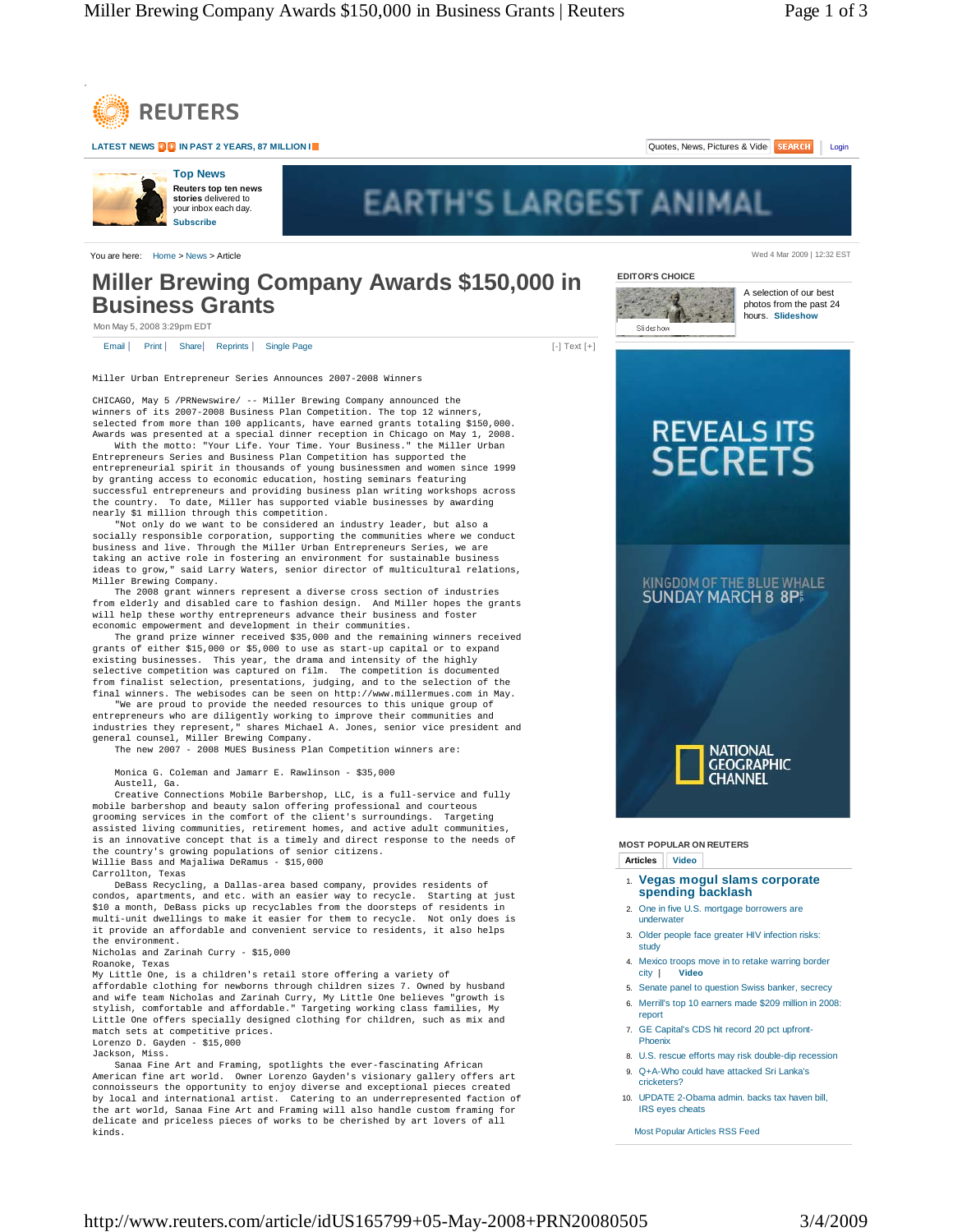Octavia Manuel - \$15,000 Milwaukee, Wis.

 Community Healthcare Training Center, LLC, will provide students with the skills and education necessary to become Certified Nursing Assistants in the State of Wisconsin through advanced computer technology, state of the art medical training, hands on experience and a state approved training curriculum.

 ToTo NYC Tori Nichel - \$15,000

Brooklyn, N.Y.

 ToTo, is a high end women's contemporary clothing collection based in Brooklyn, NY. Creative Director and CEO, Tori Nicele Gibbs, better known in the industry as Tori Nichel, has created this visionary clothing line with the most fabulous fashionista in mind. Her designs have been featured in magazines such as Lucky, Elle, and Essence. Nichel was given the distinction of "Five Designers to Watch" by Forbes.com. Pearlina and Jerome Simmons - \$15,000

Alpharetta, Ga.

 The Simmons Strategy Group, is ready to provide any business owner with the tools and directions to launching and maintaining a successful business. Created by Pearlina and Jerome Simmons, The Simmons Strategy Group is a socially conscious enterprise targeting minority and women owned businesses. The Simmons Strategy Group provides businesses with the tools to increase sales and revenues, increase bottom line, as well as make a large impact on society.

Emile Cambry, Jr. and William Dorsey, M.D. - \$5,000 Chicago, Ill.

Savvy Doc, Inc., is a web-based platform for patients to find the perfect doctor. Created by Dr. William Dorsey and Emile Cambry, Jr., patients are Created by Dr. William Dorsey and Emile Cambry, Jr., patients are able to learn more about prospective healthcare providers through reviews from others, as well as schedule appointments with doctors registered to the SavvyDoc website. The SavvyDoc website allows patients to search for a doctor by specialty, location, insurance, and appointment availability. Danielle Davis - \$5,000

Ypsilanti, Mich. Divine Comforters Bereavement Services Group LLC, brings a personal touch along with creativity to the funeral industry. Divine Comforters is a funeral planning company that provides non-traditional funeral coordinating and consulting services. This unique company offers a one-stop location for personalized and creative funeral products and services. Sheba C. Mays - \$5,000

Milwaukee, Wis.

 Intercessory Living Center, is an Adult Family Center in Milwaukee, Wis., catering to women in need. The facility will provide assistance with activities of daily living, social and community services and health monitoring services that meet the unique needs of women with developmental disabilities in a residential setting.

 Meleika Mohamoud, Angela Flowers and Dakota King-White - \$5,000 South Euclid, Ohio

 Making A Difference Consulting, LLC is dedicated to providing a safe, nurturing and supportive environment for youth, parents, educators and community leaders. MAD, LLC focuses on helping youth succeed and become productive citizens by using a holistic approach, which will focus on the academic, emotional, social and spiritual, needs of all youth while providing a meaningful experience.

John Weaver and Karen Jackson Weaver - \$5,000

Princeton, N.J.

 Precruit, a web-based software, is available to recruiters to assist in reducing the load of finding qualified candidates by limiting the field. Precruit can successfully be used to match employers and colleges with the best candidates. The company allows clients to easily create customizable, interactive websites for recruiting campaigns. Precruit also provides recruiters with a platform that empowers former candidates to get involved in the recruiting process and engage prospective candidates.

 Throughout the lifetime of the program, Miller Brewing Company has partnered with several community organizations to make the program more accessible to the core target. This collaboration has fostered ongoing support of economic growth and education by offering young business leaders access to numerous business resources and a chance to win grants. Proprietors of innovative business ideas and already existing unique upstarts looking for a competitive edge have attended the brewery's leading business seminars offered by its community partnering organizations.

 Committed to creating strong communities across America, Milwaukee-based Miller Brewing Company invests millions of dollars each year through community initiatives, taxes paid and local goods and services purchased. The company's platform for corporate social investment and community partnership is Miller REACH(TM), which focuses on five primary causes: Responsibility, Employment, AIDS/HIV, Cultural Diversity and Heritage Initiatives. Miller is the oldest major brewer in America, celebrating its 150th anniversary in 2005, and is a wholly owned subsidiary of SABMiller plc, one of the world's largest brewers. More information about Miller Brewing Company is available at the company's corporate web site, http://www.MillerBrewing.com. SOURCE Miller Urban Entrepreneur Series

Julian Green of Miller Brewing Company, +1-414-931-2000, jgreen@mbco.com; or Thelma A. Walker of Flowers Communications Group, +1-312-228-8808, twalker@flowerscomm.com, for Miller Urban Entrepreneur Series

© Thomson Reuters 2009 All rights reserved

## **Reuters Deals**

The global destination for corporate leaders, deal-makers and innovators

Knowledge to Act